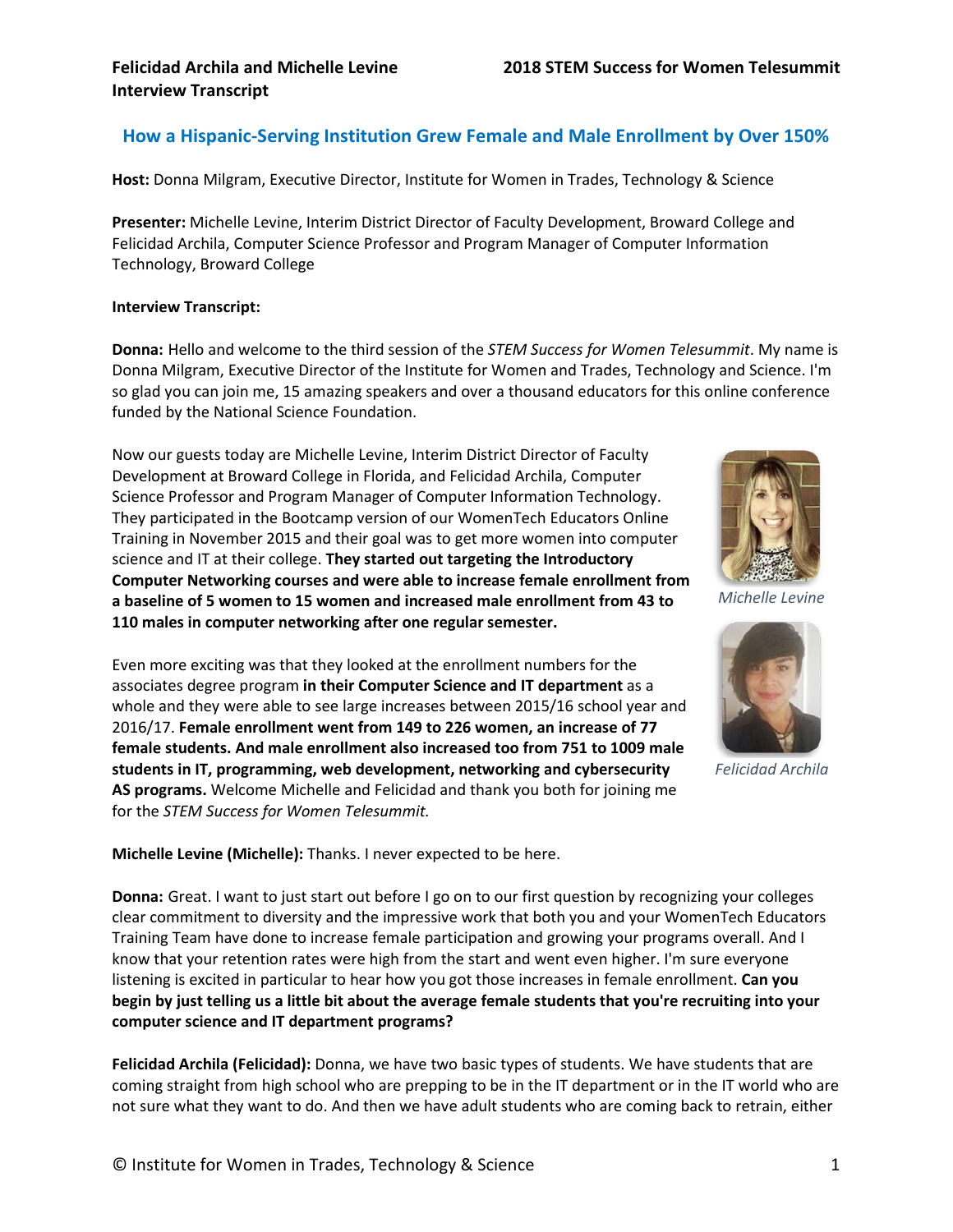they are in different fields and they want to get into technology or they're already in the IT field and they want to update their skills. So the basic part of our student body will probably be the night students or the adult coming back students, and the morning students will be the high school or younger students.

**Donna:** Great and can you just give me some sense, is it like half and half? **Is there more of the older student? How does that play out in your school and community?**

**Michelle:** I believe that the average age is 28 across the college but we have such a diverse population. We do have more part-time students than full-time students. Over half of our students are more on the adult side but we definitely have a non-traditional type of students.

**Donna:** Okay. Great. I know that you're an HSI. **What percentage of your students are Hispanic?**

**Felicidad:** We weren't really able to get the exact percentage but it's a large percent. Not just Hispanic but we have a very diverse population especially in the IT field.

**Donna:** Okay. So that diversity is also within your department programs?

**Michelle:** Yes definitely.

**Donna:** Great. I know that you used multiple recruitment strategies to get these kind of increases and in fact the research shows that having multiple touches are what's most effective from a marketing and outreach perspective. **Can you describe your recruitment tactics for our listeners who would love to be able to see if any of them might fit with their schools as well?**

**Michelle:** Sure. We definitely take a really multifaceted approach. So one of the things that we do to try to recruit students specifically into our computer science programs is we have a PowerPoint presentation that we show in all of our computer literacy courses, which is the required course across the college. So in that PowerPoint presentation we talk about all of the great things in the technology field and try to have a lot of strong female role models within that PowerPoint to really encourage students and get them excited about the field. And then hopefully they go after their instructors more and they turn them over to us in computer science to find out more about our program.

**Donna:** Great. Can I just ask you some questions about that PowerPoint presentation that is in the computer literacy course, so **that's a feeder course and I think I remember that that course is actually within your department is that right?**

**Felicidad:** Yes. We develop and teach the course. A lot of that PowerPoint presentation that our Associate Dean developed was targeting women, after our Bootcamp that we learnt from you. It's showing that IT is not just tech but there's IT in every field. There's IT in hospitals, in any kind of service learning, in any kind of non-profits. That seems to be a big win for us because a lot of times people think IT is only tech but IT is really infused in every field.

**Donna:** So you were showing the diversity of career pathways but also how it helps others.

**Felicidad:** Exactly.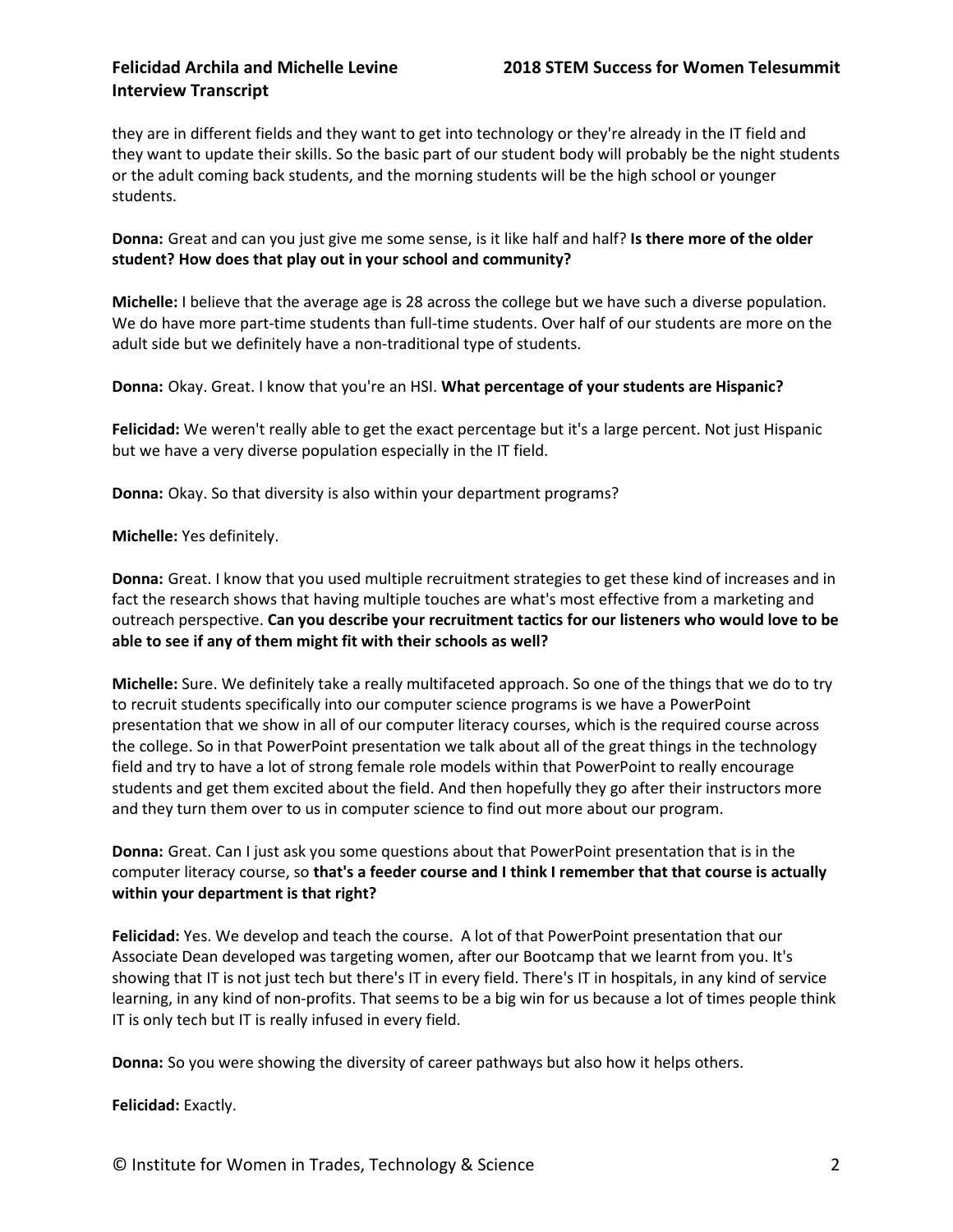**Donna:** I'm sure that our listeners are wondering and I'm wondering. **How long was that presentation? And who gave it?**

**Michelle:** Not very long. Maybe 15 to 20 minutes, it has a few videos incorporated. I don't know if you're familiar with the You Can Code video but I believe that's in there. They have a class video. So it's some things that really are showing some exciting things that are going on with technology. Every instructor of that course gives the presentation within their course.

**Donna:** Great. **Did you have a script for them or was the video self-contained**? I'm sorry, I meant was the PowerPoint with video was self-contained?

**Felicidad:** Well at first when our Associate Dean developed the PowerPoint, we showed it to all the faculty and adjunct, and we did a little bit of a training. "This is how we want you guys to deliver it, this is kind of the method we would like." They took that knowledge and started developing in their classes. It's really more of an individual depending on the professor but we're hoping that all instructors kind of deliver the message that we trained them on.

**Michelle:** And I want to add to and talk about some of the other things that we've done to promote our programs and get people excited about our field. Everything that we do although we are always considering increasing our female enrollment. We're really trying to increase enrollment in general. So there's nothing that's going to be so targeted to females that the male students are going to tune out and think that it's not for them. We really try to take more of a global approach just making it interesting to everybody.

### **Donna: So it had an emphasis on female role models but it also was appropriate for the male students because you were presenting to the whole class?**

**Michelle:** Exactly.

### **Donna:** Great. **I do know that you did have some female specific strategies that you developed, a Women inTech club. Could you talk about that a little bit as well?**

**Michelle:** So we have what's called our inTech Club here which is just the technology club for everybody and within that we have a Women inTech sub-team that we really try to focus on holding events that are focused on women. So some of the things that we've done, in fact just this past Friday we had a Women Empowerment Symposium. It was a full day event. We invited speakers from local industry who are working in the field to come in and speak to the students. We had four sessions of speakers and then we had a discussion, had seven people on the panel that was comprised of three of our alumni who are currently working in the field and the rest of the people on the panel are professionals in the IT field.

The students ran the discussion panel, asked all the questions, they helped organize the event, it was really a student-driven event and again even though it was called Women Empowerment Symposium, we still encourage men to come. All of our speakers with the exception of two of our panel members were strong women role models in the field.

#### **Donna:** Great. **So this is I imagine those retention events for you current female students and some male students, but also were you inviting prospective female students through this event as well?**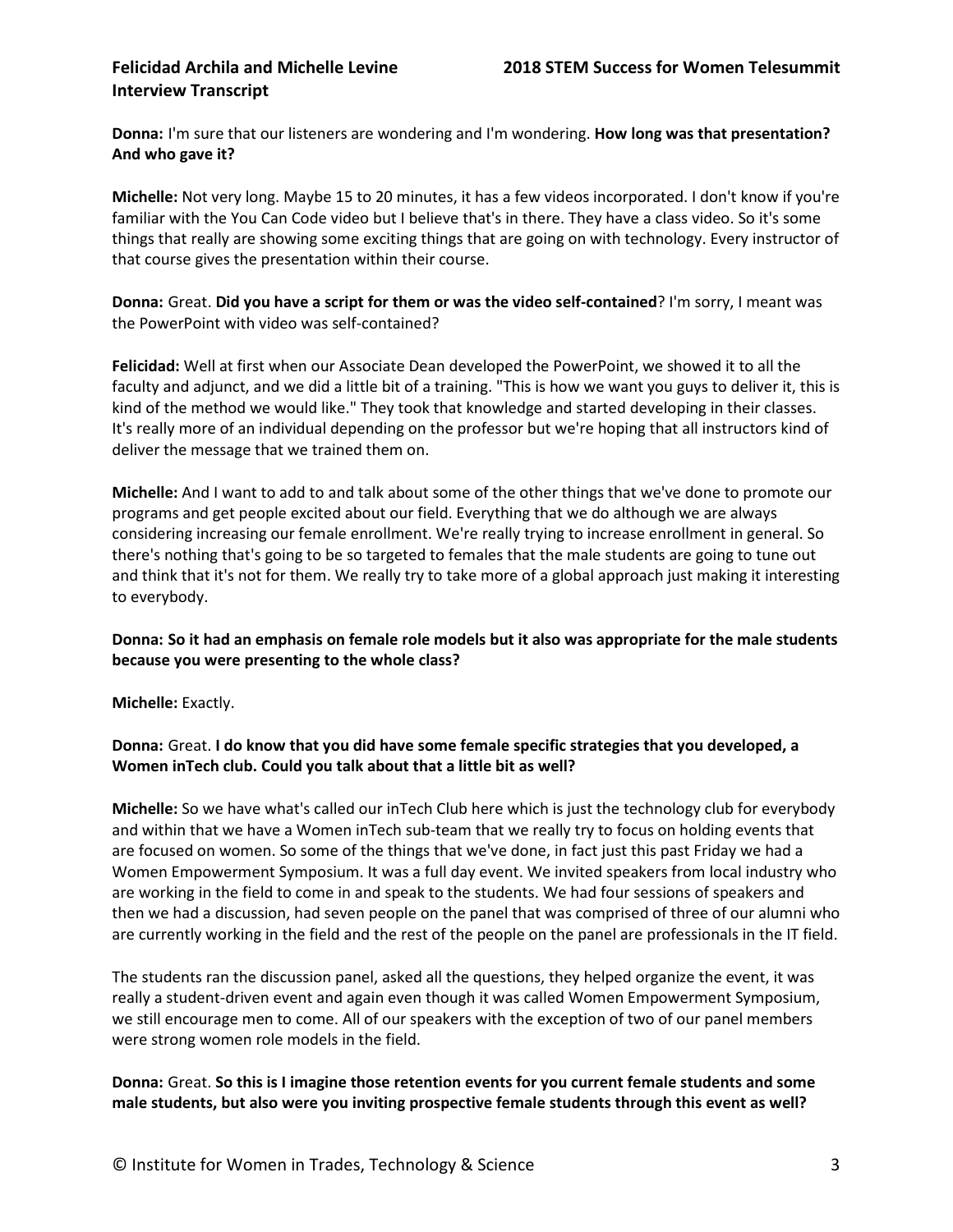**Michelle:** We advertise the event college-wide. It wasn't just for IT students. Any students from the college were encouraged to attend. Again, we try to make it general enough that it would be relevant for everybody, but the speakers were all coming from IT field. So we talked about things like career success skills, work place competency skills, professionalism across the board, but the speakers were coming from IT related jobs.

**Donna:** Great and my understanding is this is one of a number of Women's Empowerment Symposiums along these lines that you've helped. This is part of what contributed to your kind of results. I just want to also point out that you mentioned that you had three speakers that were graduates of your programs.

**Michelle:** Yes.

**Donna:** Could you tell us a little bit about them. **I mean that's wonderful because you're now growing your own female role models in the field so to speak and your number one advertisement for the success of your program is that you've got students who are now working in the field. Could you tell us a little bit about maybe their stories?**

**Michelle:** Another event that we have is something called the Alumni Networking Event. We would really like to bring back alumni to serve as role models for our students and one of the things I always joke with my current students is, "Look at that panel next year, that's going to be you." And pretty much how it usually happens, they're motivated by these students, it gives them an opportunity to talk to people who are now in the field but also to network and maybe to give them their resume and maybe look at internship from that. A lot of times when we have these events, several internship opportunities come up, job opportunities.

So the three that we had on this panel, one of them was Stephen Orsino and he is actually working for one of our strong female leaders, her name is Karen Marino. Her husband is a software developer and when it was time for him to hire in his company, he came to us at Broward College and asked us, "Do we have any applicants?" Of course we referred Steve, so he was not female but he's one of our graduates. And then the other two were female students. Tangy Fredrick is an amazing story. One of the other events that we do is a Hackathon, we have an annual Hackathon in the fall. And Tangy had come to us for the Hackathon, she wasn't even really a Broward College student yet, two years ago. And she enjoyed the Hackathon so much that she enrolled in some programming courses, fell in love with it and she has since started her own software company. She is now hiring our current students.

Another one of our female students Esther Sims is one of her current employees. And she just wrote a book, it's going to be coming out on what it's like to be a beginner programmer. She's such an amazing story because she loved to give back and she really just enjoys software development so much and it really all happened starting at our first Hackathon.

**Donna:** Wow, that is amazing. I am just getting chills listening to this story. She just happened to come to your Hackathon, decided try our programming for the first time and now she's got her own software company, hiring your students, wow!

**Michelle:** She's just an inspiration and she also actually, after she took just one or two classes, she volunteered. Last year she was the president of our inTech Club. She's a leader, she's amazing. But again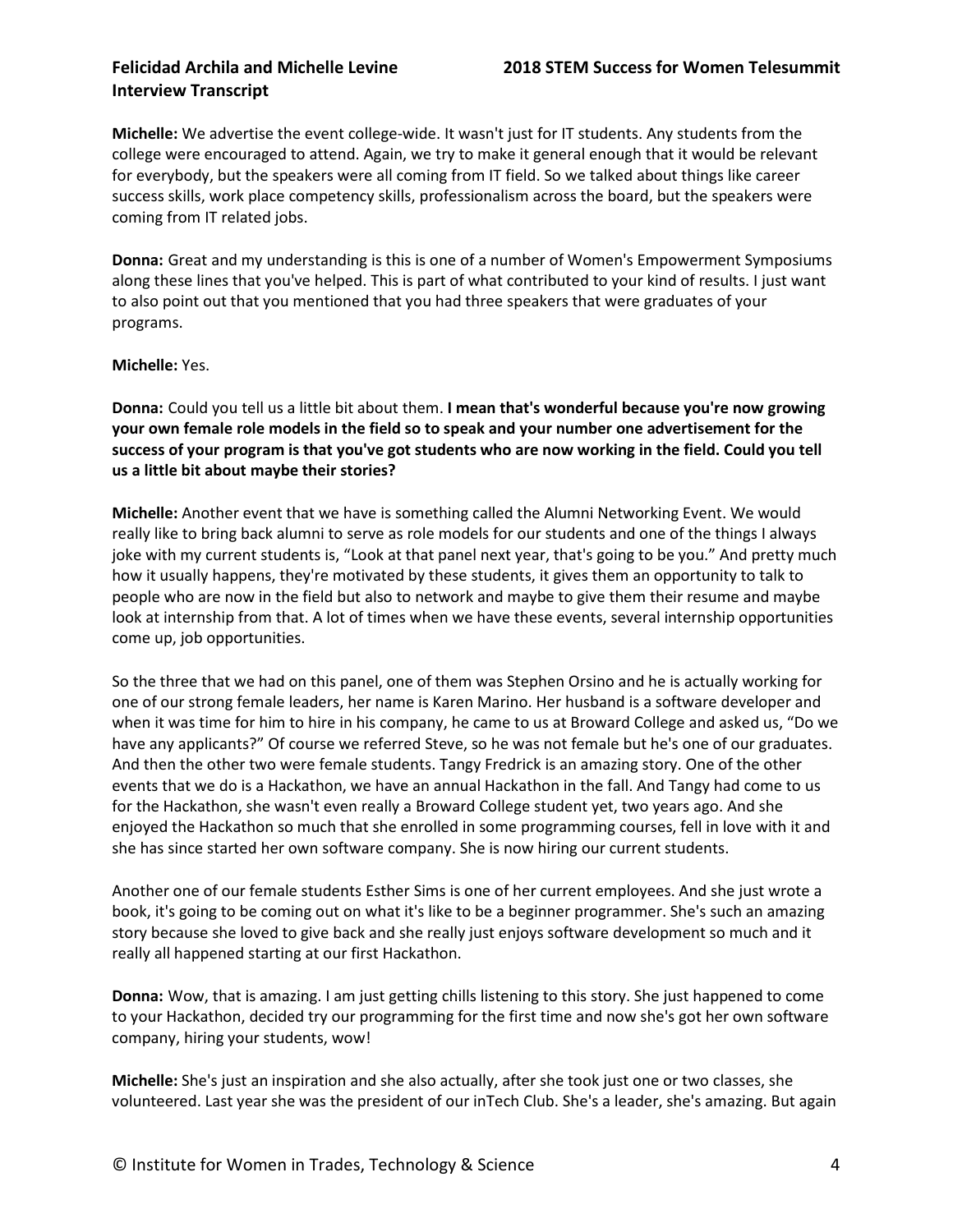really just committed to giving back and wants to pay it forward that's why she's hiring our students. She's only looking for employees. She really wants to grow the community down here in south Florida and specifically coming from Broward College she appreciated the program so much.

Our other student also was not originally a computer science student. Her name is Rash Matamas, she graduated a couple of years ago. She was actually a business major. She took and entered a programming class and again she just fell in love with it so much and she also was a super active type of student anyway. When we told her about the tech club, she joined the tech club and then she decided, "I really love this. This is the field I want to go into." And so she's working for Fort Lauderdale (FTL) now in the IT field.

### **Donna:** How fantastic. Can you just give me some idea. **What kind of salary can students make when they graduate with the AS degree in IT?**

**Michelle:** One thing that's important to know, we are called Broward College. We previously were called Broward Community College. We were previously a two-year school. We are now a four-year school. But a lot of our students, like you said, are graduating with AS degrees. Even though we know they're amazing and we're teaching them all of the skills that they need to go into an entry level position our biggest struggle has been getting them in the door in some of the local companies here in south Florida. We spend a lot of time personally building relationships with the local industry so that we got to know the hiring managers. We visited a lot of the local industry. We have an advisory board and we really formed a lot of personal relationships so that when it comes time that they have a job opening, they do consider our students.

And so now that we've kind of been doing this for several years, they see the high quality of students that we're producing and how well they're doing on the job, and bringing some skills and a lot of times even somebody with a bachelor's degree might not have their level of life experience or previous handson experience. Felicidad and I have both been here for 14 years. Maybe when we first started here, we were trying to place students. We've really struggled with that. And now we find that we're able to place them really well and they're making the salary that somebody graduating bachelors in an entry level position would make.

**Donna:** I think that's really important to point out, the relationship building. What I'm hearing is that's really related to the two-year degree. But I know that sometimes it can also have to do with employers being a little reluctant around women in the field. It doesn't sound like that's necessarily the case here, but I know that can happen. And what you've described in terms of the relationship building that you've done, I know that's part of what can help overcome that. We'd like to think that would never be the case, right? But knowing that in the real world in fact it can be the case, that they think women can't do the job. I think having that relationship building can be key.

The other thing that seems to be key is that you really seem to be utilizing the relationships with your students. Some of them, of course starting their own company or with their spouses having a company and then hiring because the quality of your students is so good. Just looking to your graduates to hire. I just really want to recognize the importance of the relationship building that you've done.

**Felicidad:** One of the things that we also implement in the classroom, Donna, is project-based, teambased learning. So our students go through classes in a team and they build their own relationships. So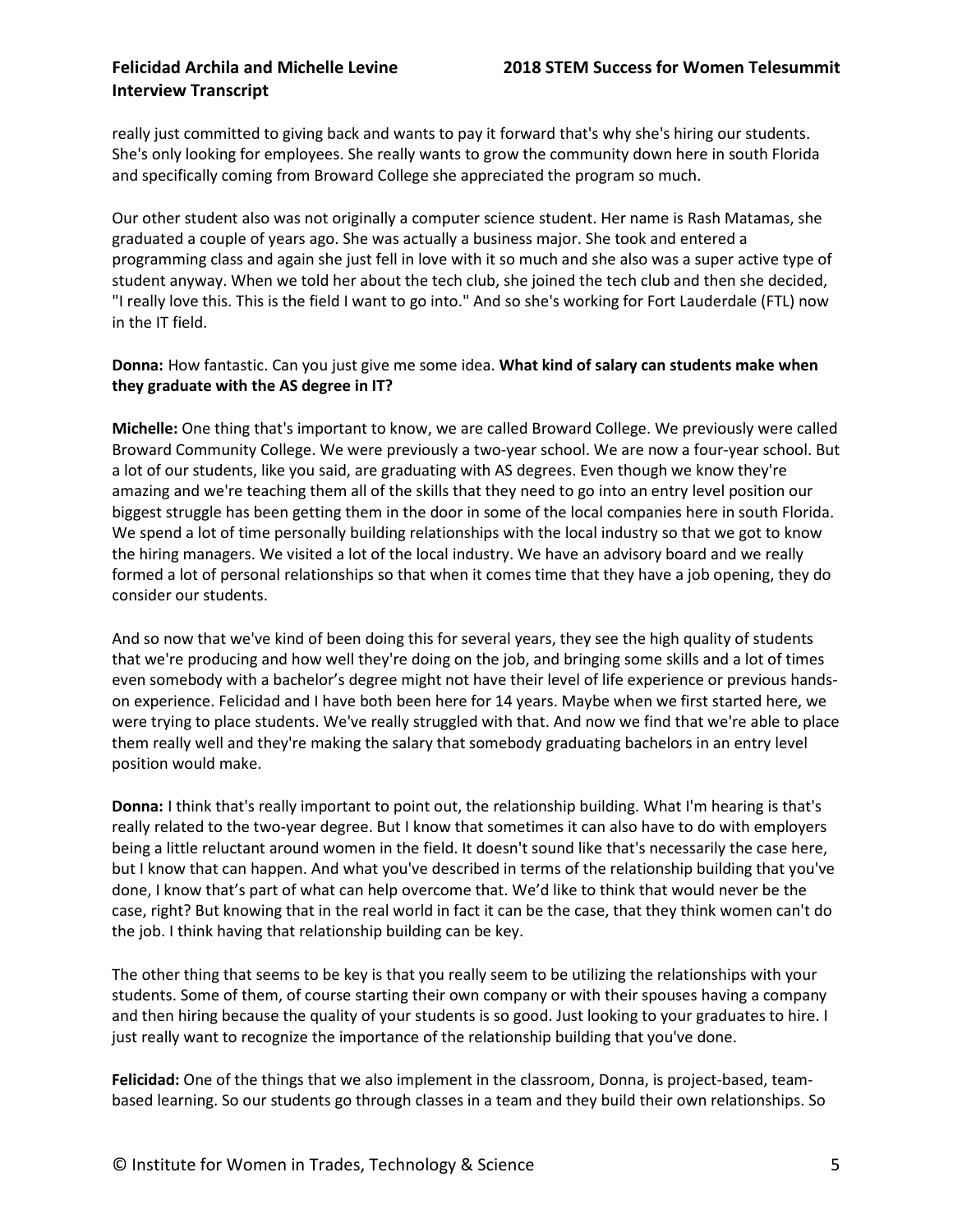when somebody gets hired, they're going to remember their team members, they're going to come back to them and look for them. Our now-working students, we can't graduate them fast enough for the industry. Every now-working student has a job already. And they're starting at about \$50,000 and that's in south Florida, which is a pretty high salary. As soon as they get hired and they're in an industry, they know they have an opening, they're coming back looking for the team members and they're coming back to us looking for our new students. I think even though they're not necessarily targeted to women, they are targeted to team building and relationship networking. And I think that's helped out just a lot.

**Michelle:** I just want to address something that you said because I have seen definitely a shift in culture in the past few years where, like you said, it may have been that women were not considered so much for the positions. I actually see some of the companies now really deliberately trying to find women to round out their teams. They're seeing the value in having women on their team and because there's not so many to choose from, those jobs are actually filling up quicker if they're open to hiring a woman.

**Donna:** That's nice to hear. I want to make sure that I understood correctly. Felicidad, **the project based learning that you're doing which by the way is a great retention strategy for all students but in particular female students and students of color. Does that involve doing something with the employers so that they develop a relationship during that?**

**Felicidad:** We do have a lot of internship programs that we incorporate in the classroom. So many times they're in their internship, doing their capstone course. They are directly working with the industry. We have a lot of projects for non-profits that we do. And in the team building, what we try to do, Michelle and I and hopefully the rest of the faculty, is we're trying to put females in leadership positions. And that builds their confidence. That evens out the group and even the male students like having a female in the group because there's communication. It's soft skills, it's professionalism, it's everything. So we try to do everything in team building. Projects and team building is I think one of the biggest things that have made a change in the classroom.

### **Donna:** Great. **Can you talk a little bit more about the Hackathon you mentioned it earlier. Is it a Hackathon just for women? Is it a Hackathon for everyone? Tell us a little bit about it because it sounds like this has also been one of your recruitment tools.**

**Michelle:** It's a great event here. We just had our third one this past October and every time we have one we have probably 80 to 100 students attending, which is our capacity right now. If we decide to go larger we actually have to find a new location. So we always fill to capacity. It's not just females, it's anybody. You can come, but you do have to be a student. It's not just Broward College, it can be students from other colleges as well, which is exactly how some students find out about our programs. Sometimes we even offer it to the high school students if we have room for some of the local high school students.

Because it's a 24-hour event, the high school students have to have a chaperone if they're going to stay overnight. But we have had high school teams come as well and I know that some students have joined our programs because of the Hackathon. It's such a fun event. They code all night but then we had raffles going on all night, it's very interactive and we have all kinds of fun things for them to do, but they're also very focused on their projects. And it gives them that opportunity at the end again to practice their soft skills to present. It's such a great event and so many people are coming from other schools that I do believe that we've gotten definitely some enrollment from that event.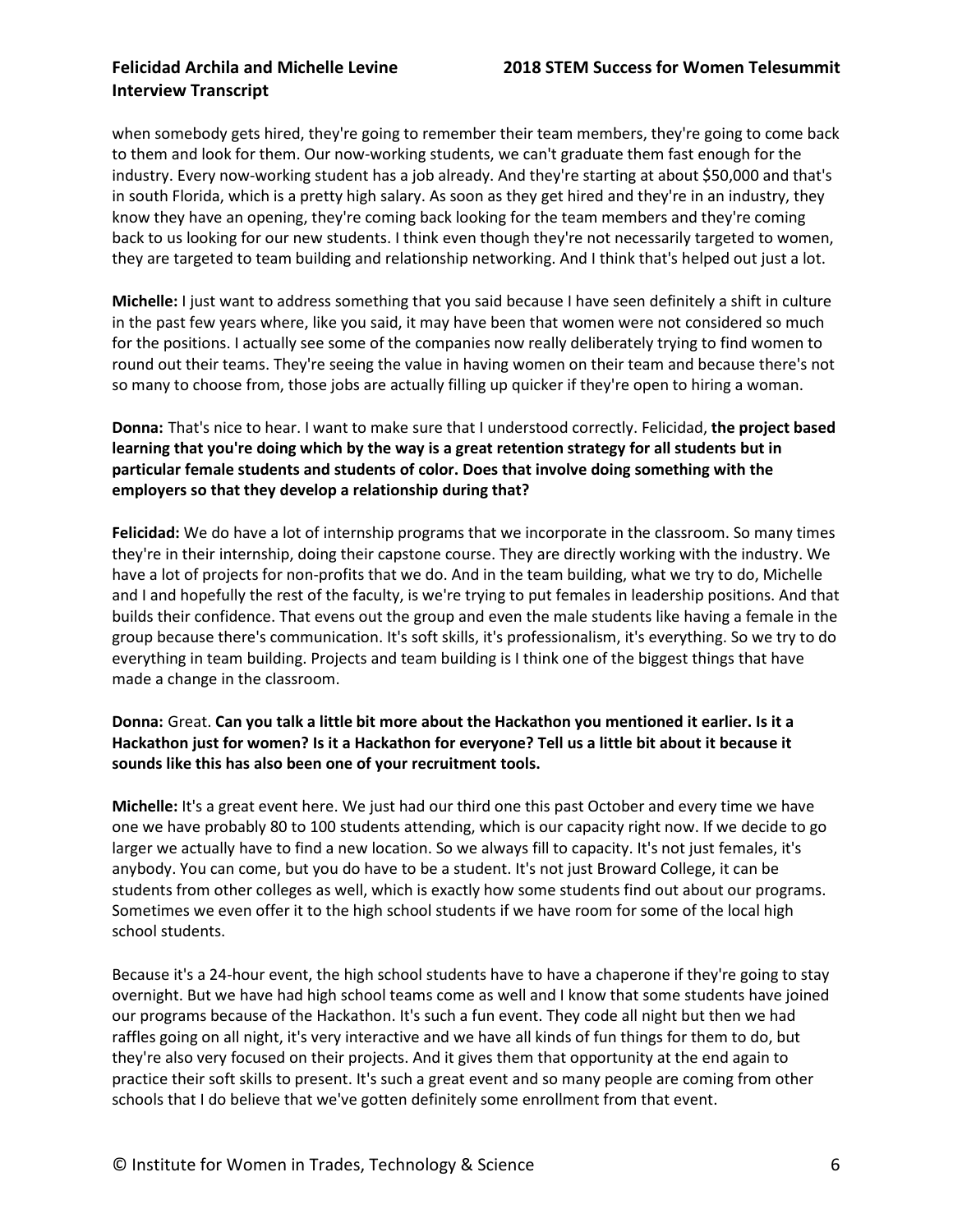**Donna:** Great. I think there is this one other thing that we haven't talked about that I think I remember you did for recruitment. **Don't you have a Cyber Day?**

**Michelle:** Yeah, we a have a Cyber Day. We haven't gotten to tell you about all the things that we do. So we do our Cyber Day, it's another one. It's called the Day of Cyber. And that one actually allows them to get a certificate when they're finished with the day and another thing that also we do for recruitment that I do believe helps as well is we had Teen Tech Days. So about once a month, once every other month, we'll invite a local high school to come in and we offer some short sessions on robotics or programming or 3D printing and tell about our programs and make sure that the sessions are very interactive and it's just a fun day for them. Again I know for a fact that some students have signed up to our programs because of the Teen Tech Days.

In addition to that we have summer camps. We have for younger kids all the way up to middle school, high school and again it gives them an opportunity to come here to our campus in our department and take classes and be part of the Broward College lifestyle.

**Donna:** Okay. And has a summer camp resulted in these enrollments or is that more of a career awareness long-term kind of strategy?

**Michelle:** It's building the pipeline. The age of the summer camps could anything from 9 or 10 all the way up to 14 or 15. So they wouldn't be directly enrolling right after the summer camp, but it's just kind of showing them what we have to offer. And we have been offering them a long enough time now and we also have dual enrolled students. So we definitely have had some students come from the summer camps but it would probably take a couple of more years of offering that to see how much enrollment has increased since they are younger.

### **Donna:** Sure. **What is your best guess as to what is your best pipeline that's gotten you this big increases in female students?**

**Felicidad:** I also wanted to add on that the Teen Tech and the summer camps and the workshops and everything that we do, our students run that. So we'll organize it as the administration but the little demonstrations and teaching the kids in the summer camp and doing the robotics workshops, those are our students showing the younger students. So it helps both. It helps the younger students get interested but is also helps our students get interested and getting them interested. And I think that's the big help because it's a plus-plus on both sides.

**Donna:** It is, and actually there's a lot of models in which female students, students of color, are both helping recruit others but it also helps with their retention. And of course you only need to have a few to start, but you've now really got a critical mass and so it really becomes organic where they can sort of feed back into the recruitment.

**Michelle:** And actually, one of our partners for the summer camp, Maria de Pena, she runs a non-profit called Code Explorers and they teach little kids from the ages three to 13 or 14. Actually I met her at a Hackathon, which is a great networking event as well. A lot of networking happens from the Hackathon. So I met her at my very first Hackathon that I attended which is the one that made me think, we should be doing this here at our school. She hired our students, our Broward College students to teach her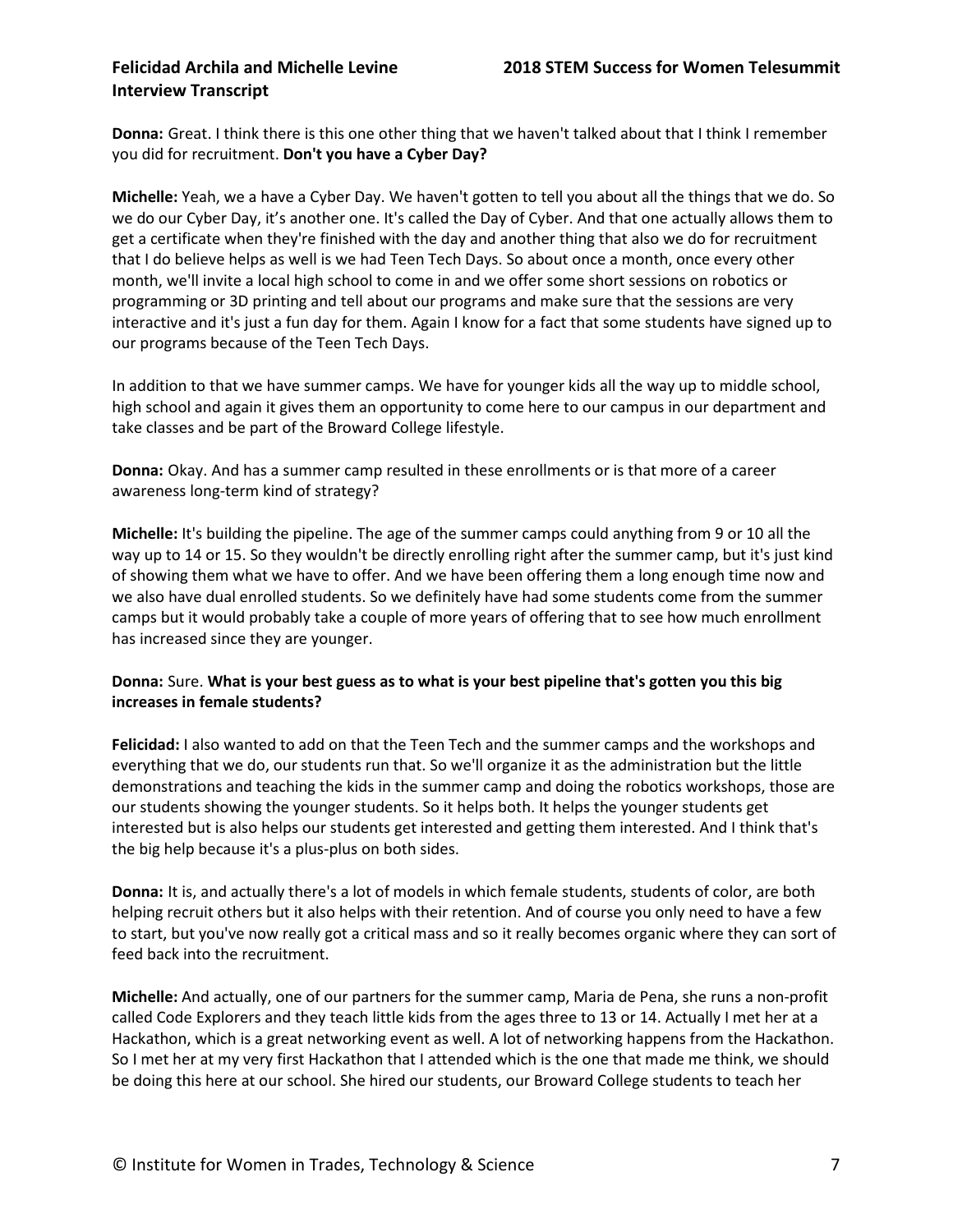courses in her Code Explorers, not just the summer camps but also all year round. She holds classes afternoon and on the weekend.

**Donna:** That's really neat. That's a relationship building piece once again. What I would love for our listeners to have a sense of is A, **in terms of the increases where do you think most of them came from or the top couple. But also what did you do differently that enabled you to have these increases in female students? How is it different from how you're recruited before?**

**Felicidad:** I think now what we have is we have a strong female team. We're lucky to have four full-time faculty females and our Associate Dean is female. So we have a good team. And now our main focus is always diversity and inclusion. We also created a training for all faculty and stuff of diversity inclusion to make sure that we improve our classroom climate. So that's helping in the retention definitely and also it helps us with being inclusive in hiring and being inclusive at the faculty and at the staff level. And the focus is a point of conversation all the time everywhere. And that's kind of moved over to the whole entire college.

I think the students talk. The students talk and they know and they come to us. Michelle is well known in the college. I'm well known in the college, so when people are thinking of a career or actually needing advising in general they come to us. And little by little I think it's building those relationships. I think being human and being very generally interested in our students is probably the most effective thing we've done. We can hold a lot of events but our students really know that we care for them.

**Michelle:** I want to share a story that I just absolutely love. Our two strongest females just helped with the Women Empowerment Symposiums. The way that they met is actually so funny. Karen, the one I told you whose husband hired another one of our students, she was on an Uber ride with her husband. Erica was the Uber driver. Felicidad's mouth is opening up because she didn't even know the story. Erica was the Uber driver and she was talking about what she was doing and how she really wasn't liking it and she wanted to switch fields. And so Karen's husband was already in software development and Karen had just recently started our program. And she said, "You should come to Broward College and do the computer science program, they're amazing there, I love the program."

Ever since then, the two of them are inseparable, they're both going to be graduating this semester and they're leaders in our program. Again it's just organically happening where the word of mouth is getting out and just by seeing other women who are doing it then that encourages women who may not have thought that it was for them to go ahead and take that chance.

**Donna:** So what I'm hearing is that it's become organic and it's part of the fabric. I also heard some other things that because you get to a critical mass, and the students start referring each other, and they see other women and it's visible. So you have the kind of beautiful situation you have now where actually former students, graduates, are now in the workforce hiring students. And so that's wonderful and this is a part of everything that you're doing. And you've done professional development for faculty. And so it's always a part of the picture in terms of including women. **But I'm curious, did you for example do those presentations that you talked about the PowerPoint presentations to all of the intro, computer literacy classes. Did you do that prior to the WomenTech Training Bootcamp?**

**Michelle:** No. So one of the things that we were able to take aware from the Bootcamp was number one, it gave us an opportunity to really get together as a team for a dedicated amount of time which is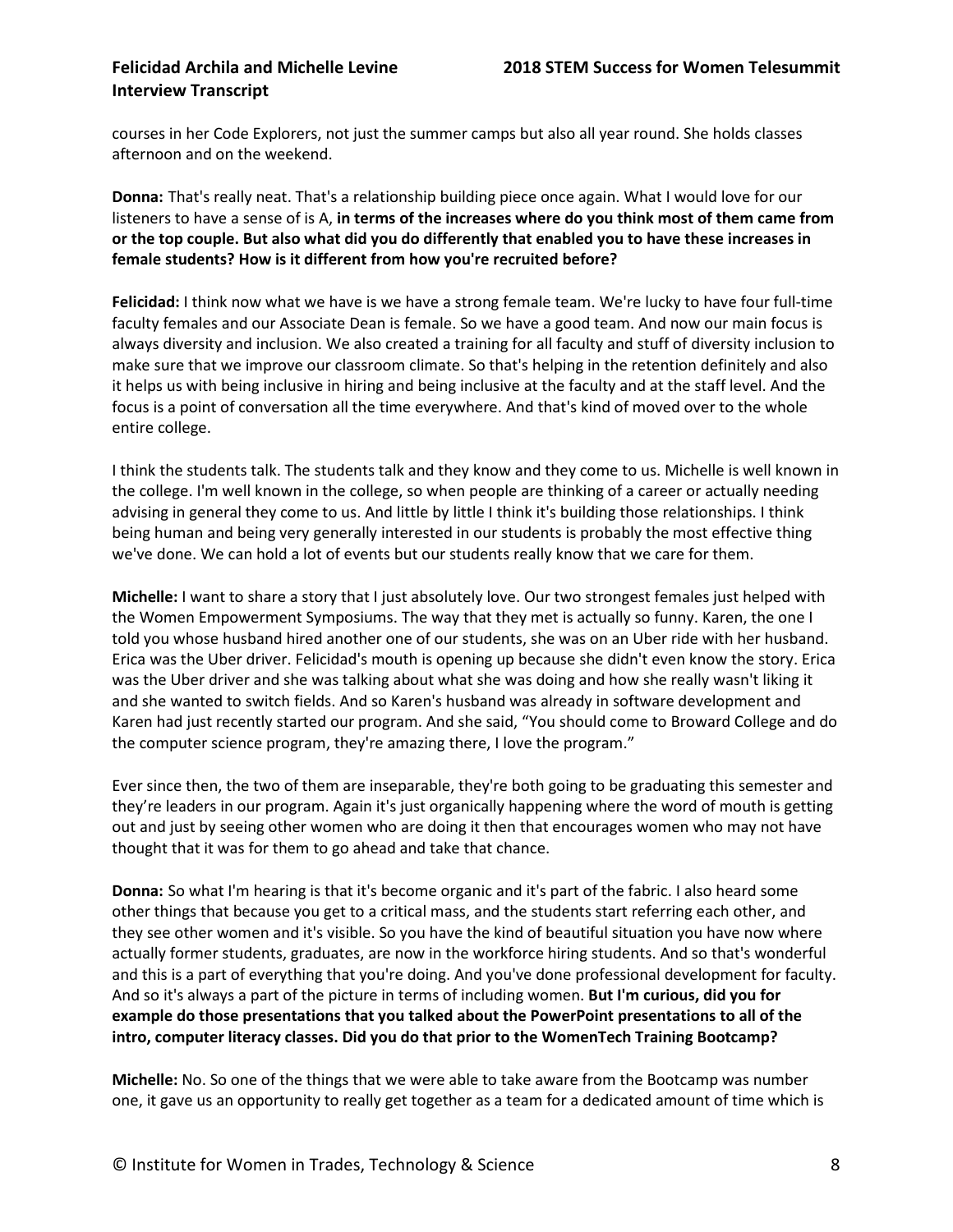really difficult for faculty because we all teach at different times. So it really gave us the time to get together as a team and collaborate and to come up with a deliberate plan of how we were going to do the recruitment. So we formed some goals and we tracked those goals. And so we really appreciate the Bootcamp and your time that you gave us because it really helped us to kind of see the big picture and think about what are some things that we could be doing that we could scale. So that PowerPoint came as a result of the Bootcamp. That was one of our strategies.

I would say things like just kind of being more aware of our promotional items. We started looking at our promotional items and we realized that they really weren't all that diverse or that necessarily attractive to female students. So it really just gave us an opportunity to collaborate as a team and to really do some deliberate marketing and recruitment.

**Donna:** I know you want to add something to it. What I'm hearing that was different was, as you say, you created the PowerPoint and that went to all these literacy classes. And the other was you made your outreach materials more diverse and had more female students and possibly students of color. Is that the other thing that changed?

**Michelle:** Yes. And also just kind of holding ourselves more accountable to being able to track, "These are our goals and are we really doing what we said we were going to do." I think we did.

**Donna:** And measuring. And so just for our listeners, part of the WomenTech Training is you figure out which courses they're going to target, look at baseline numbers, and average over number of semesters. And then you literally track how you're doing and that's what you're talking about. **What about the Hackathon, was that a new activity as well?**

**Michelle:** I think we already had the Hackathon. I think we did the Bootcamp in November of 2015 and we had just completed our first Hackathon.

**Donna:** So that was something you had before but you used as an opportunity it sounds like, **what about that Women Empowerment Symposium, was that new?**

**Michelle:** That was new. That was developed that year.

**Donna:** Great and then **the Cyber Day, was that new as well?**

**Michelle:** That was new.

**Donna:** And you also did something else that's new.

**Michelle:** We have Red Chair events. So Felicidad is really an active member with National Center for Women & Information Technology (NCWIT) and we have a Red Chair here, and we have a board with hundreds and hundreds of pictures. We then hold events where people take pictures in the Red Chair and we put their picture up. So you can see hundreds of women in IT if you look at our board.

**Donna:** Great the reason that I am asking you these specifics is I know that you were saying that "Well, part of it is the students, see how much we care." And I guarantee that it's a really important component. But I would imagine that all of our listeners also really care about their students and that's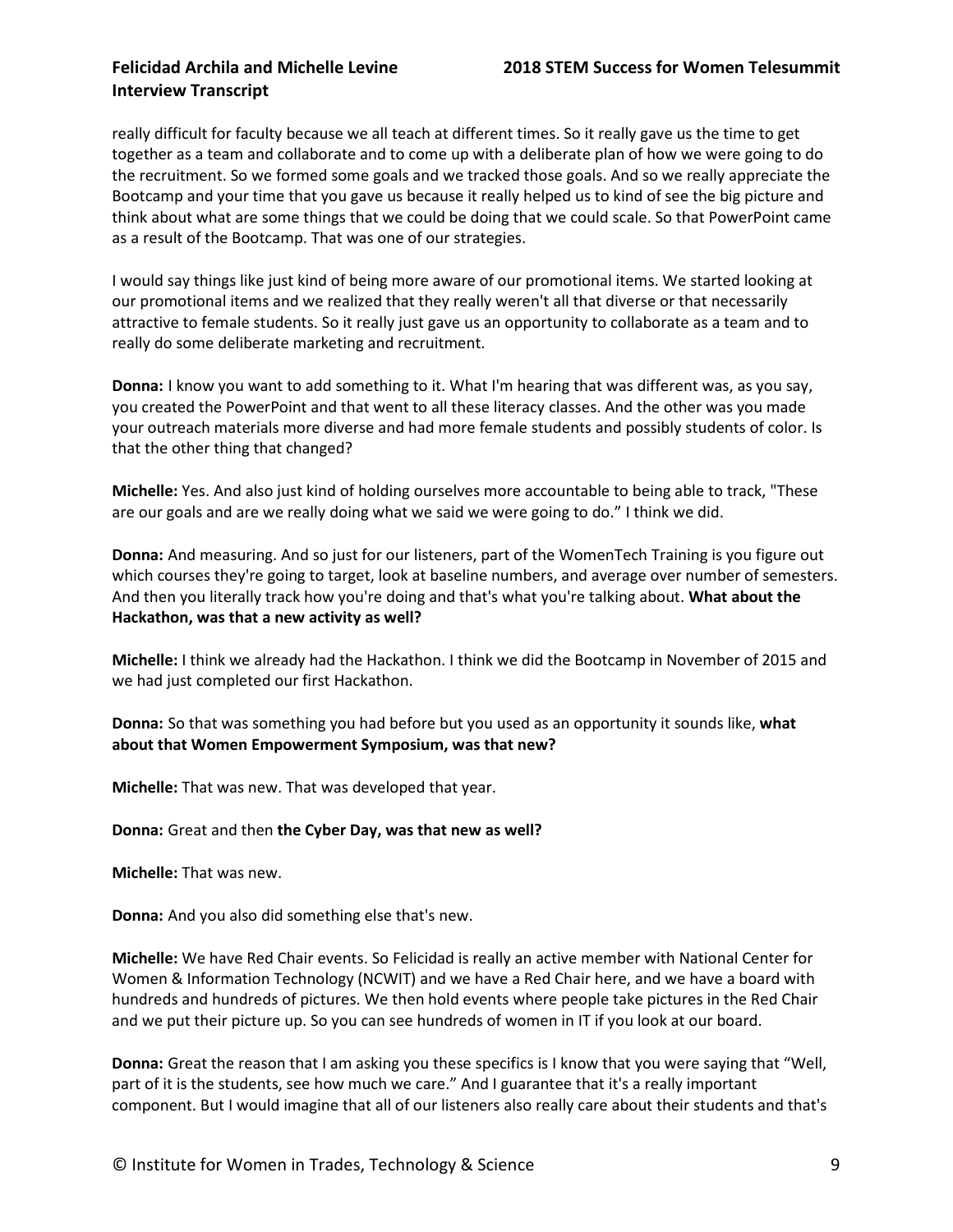why they're here. But there were actually these other concrete things that happened too and they're continuing. You were in the training in 2015 but here you are, you were just telling us about another Women's Empowerment Symposium so you didn't stop doing these events.

And in addition you have more female professors like yourself. You have more female graduates and so it's all building on each other, but just to give some clarity to those who haven't had this success yet. You took some really measurable actions that enabled you to get to the point where it's now word of mouth. And I imagine like the nice thing is it seems like you don't have to work that hard anymore. That your students and graduates are really working on your behalf. And of course, Felicidad, you pointed out, that's actually part one of your principles, is to have the students be in charge and empowered to do a lot of things. **But in the beginning it seems like you were doing more of the development and heavy lifting. Would that be an accurate characterization?**

**Michelle:** I think we still work pretty hard. Because every time we have an event, Felicidad is actually working on our next Bootcamp. She organized the first Bootcamp last year and I don't know if you want to talk more about that Felicidad.

**Felicidad**: I want to also say something that I recall from your Bootcamp, Donna. When we're bringing female students in these careers, a lot of them don't have sometimes the confidence and sometimes the skills that maybe a male student would have just from social regular culture. So we do a lot of workshops and I remember that specifically from your Bootcamp. So we have workshops that kind of bring them up to speed or give them some extra help to be successful in their classes. So those workshops at the beginning were faculty-led and were organized. Now those workshops are being led by students, but as faculty right now we teach, but this has become our priority.

Teaching is there so we do that every day, but our priority is making sure that our students are successful with a big emphasis on our female students. So we keep organizing events. We kind of don't just sit back and say, "We're doing okay." We keep organizing more and more. We have an IT Certification Bootcamp now at the end of the semester in May. We have four-day, 12-hours a day prep sessions for them to get certifications in the industry. IT certifications are very, very big and they help a lot in their resume. And again our students are going to help in that but we keep working on that. So my boss, my Associate Dean Annie Myers, she also kind of makes sure that we involved on leadership.

So I'm leading the Bootcamp, Michelle is leading the Hackathon, another faculty member will be leading the workshops. So it's coming from above, it's coming from the middle, it's coming from below. I think we're saturating the department with female role models in leadership. That saturation is huge for us.

**Donna:** Yes. That is fantastic. And I just want to come back before I go to our closing questions and then take questions from our listeners. So what I'm hearing is that you are providing supplemental instruction because one of the things you learned in the Bootcamp that I run, the WomenTech Bootcamp, was that the female students come with these skills. And now that's wonderful that you've got the female students giving these supplemental instruction workshops. Can you just give us an idea of the topics of the supplemental instruction workshops?

**Michelle:** As directed by you we try to identify some maybe challenging parts of the course that might be roadblocks for the students. For example in the networking course, subnetting is really difficult. Now that's not my field. I know a little bit about it, but I do know that that's a roadblock for a lot of the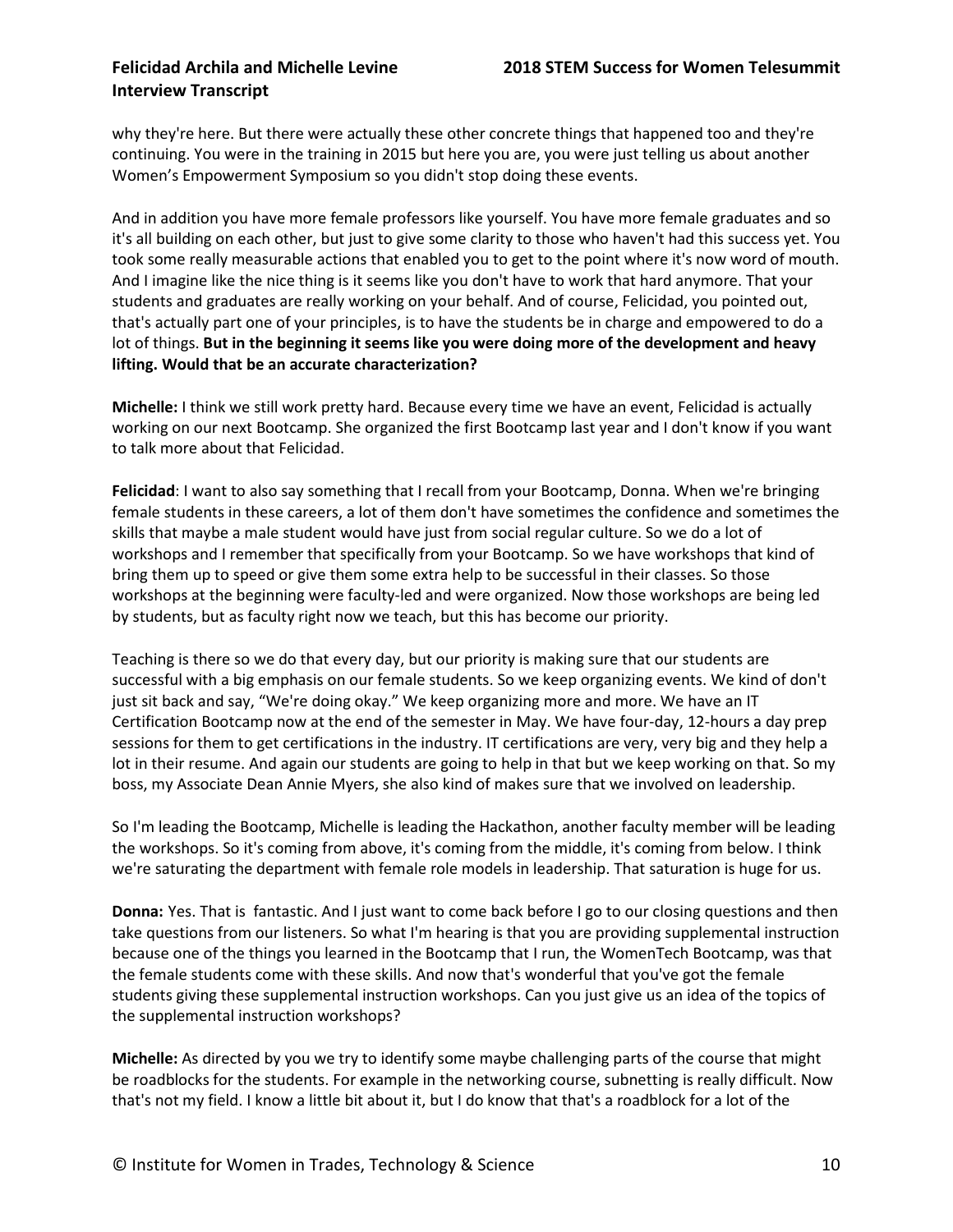students. We have subnetting sessions that coincide with the time that they'd be learning that in their class and this gives them an extra opportunity to work either one on one or in a smaller group on these targeted lessons. So that they can get that over that one roadblock, and sometimes that's the only thing holding them back, and once they get over that they can successfully complete the course. So that's just one example but we try to find those roadblocks and target those particular areas in the course.

**Donna:** That's a great example and I'm curious. **When you developed the workshops did you have an outline of a curriculum? Do you train your student facilitators or do they just do it on their own? How does that work?** And by the way one of our audience questions is about what the topics of these workshops are.

**Michelle:** So all of the students who teach the workshops have previously taken that particular course, so they're familiar with the courses and the expectations of whatever professor it might be. And the students work in correlation with the professors to come up with the material for the workshop.

**Donna:** So it's a joint development. That's great. Final question, **what advice do you have for educators that are just starting out really wanting to see the kind of increases that you've seen at your college? Where should they start? What would you advise them?**

**Felicidad:** I think one of the biggest things that helped us was creating the club. At the beginning right after the Bootcamp or maybe during the Bootcamp that you helped that we took with you, we created the club and it was called Women in IT. And we had a lot of women come, but a lot of the male students thought that maybe they couldn't join. So that's when we changed it to inTech. So Women inTech, Diversity inTech, Robotics inTech, Computer Science inTech. And once that club formed and the students joined, women and men, that helped a lot of our efforts in our workshops. In short, I can put on an event but having that student involvement I think that made the big difference. I think an easy place to start would be starting a student club and getting the students to join and encourage them.

**Donna:** And the nice thing about that is that normally for most cultures, much of it goes along with the student club as well and the faculty advisors. So I think that's a great place to start. So in terms of the questions, one of the questions I see is, *"How many active students did you have in the Women in Technology Club in the beginning?"*

**Michelle:** So in the beginning I want to say maybe five. Not very many. It varies, every year it kind of depends on the student population, but it definitely was a low number. Like I told you, Tangy was a female role model, so definitely it grew when she became president of the club. And even when Steve was the president after her, it didn't seem to affect our female population. So it's growing steadily for sure.

**Donna:** How many do you have now in the club?

**Michelle:** I would say maybe 20, 25 something like that.

**Donna:** So it's not a huge number, but it sounds like they help with the other activities.

**Michelle:** Our club situation is very difficult because we have such the non-traditional student so finding a time to meet is always a challenge. So meeting late afternoon, you're trying to reach the students who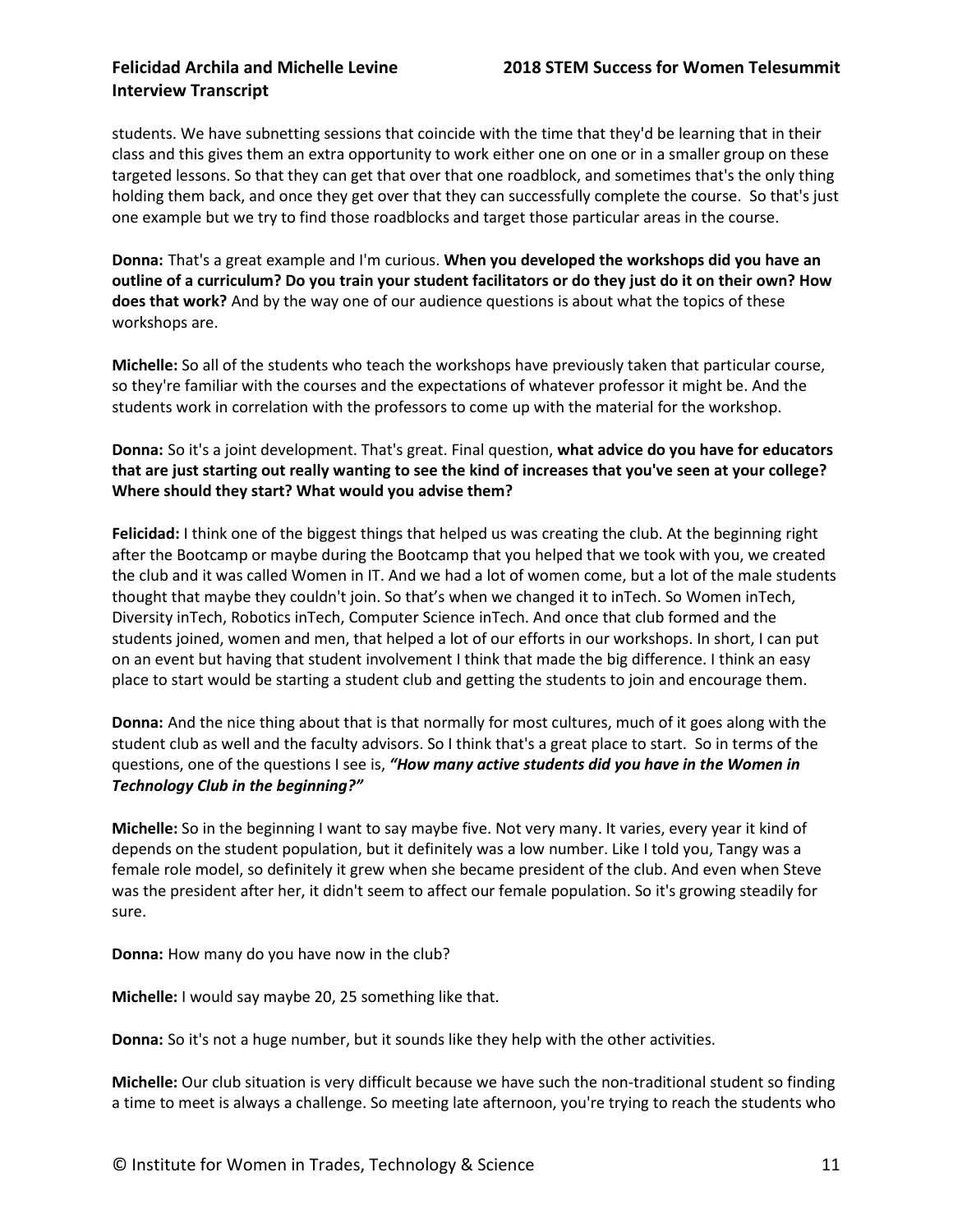are here maybe for the day classes but then you miss the night students. But then if you have it too late in the afternoon then you're missing the day students. So it's always a challenge for us to actually hold the club meeting. So it's difficult to say how many people are actually in the club because we have a lot of people attending our events who might not be necessarily be active members of the club, but regulars at the event.

### **Donna:** Okay another question that we have is, *"How did you get the local businesses to do internships?"*

**Michelle:** Like I said that's been a really hands-on effort by all of the faculty. We as a team have committed to helping our students get jobs. We've made that a priority. So we spend a lot of time going to conferences, networking, building those relationships within the community. It has to be a very deliberate effort. You can't think it's just going to happen. You have to make phone calls, you have to give your card out at all opportunities. Any time you think something could be a possible opportunity, you have to make sure you exchange information and follow up with that. Most of the relationships we've built have been personally by our faculty.

### **Donna:** It sounds like you've really prioritized that. And another industry related question is, *"What are the industries that are represented by local companies?"*

**Michelle:** Like Felicidad said, the networking jobs we can't fill them fast enough. There are a lot of the city jobs, so a lot of our local city agencies come to us when they need positions filled, government agencies, police, the hospitals. There's just an array of companies that are growing down here. We have a company called Synechron that's been very, very active and really a huge game changer for us. They've hired a lot of our students and offered a lot of internships to our students. Our big one down here is Ultimate Software, they're kind of the Google of south Florida. We've spent many years trying to get in the door with them. We've finally had our first students hired there this past year and they're extremely happy with him. In fact he has gotten one of their employees to come over and take some classes here at Broward College. Again that word of mouth, but those are the main companies around here.

**Donna:** Now I want to go back to the club because there's a question asking, could you talk a little bit more about the club name. Did you start the club for women and then change it to diversity? Do you make all the events open to everybody? **Could you just clarify about what the club name was before and then what you changed it to that made it successful?**

**Michelle:** So it started out as Women inTech. I don't remember if we were there for one year or two years, it may have been two years. And like Felicidad mentioned, a lot of our male students thought maybe that wasn't for them because it was called Women inTech, even though we told them "Of course come" and "We want you there." Because it was never about just having just women in the club, it was more about promoting the idea that women are underrepresented in our field and even as men what can they be doing to kind of recognize this and help with the efforts. But because we felt like our enrollment was suffering because of the name, the students actually are the ones that came up with the name inTech.

**Donna:** inTech is the name now?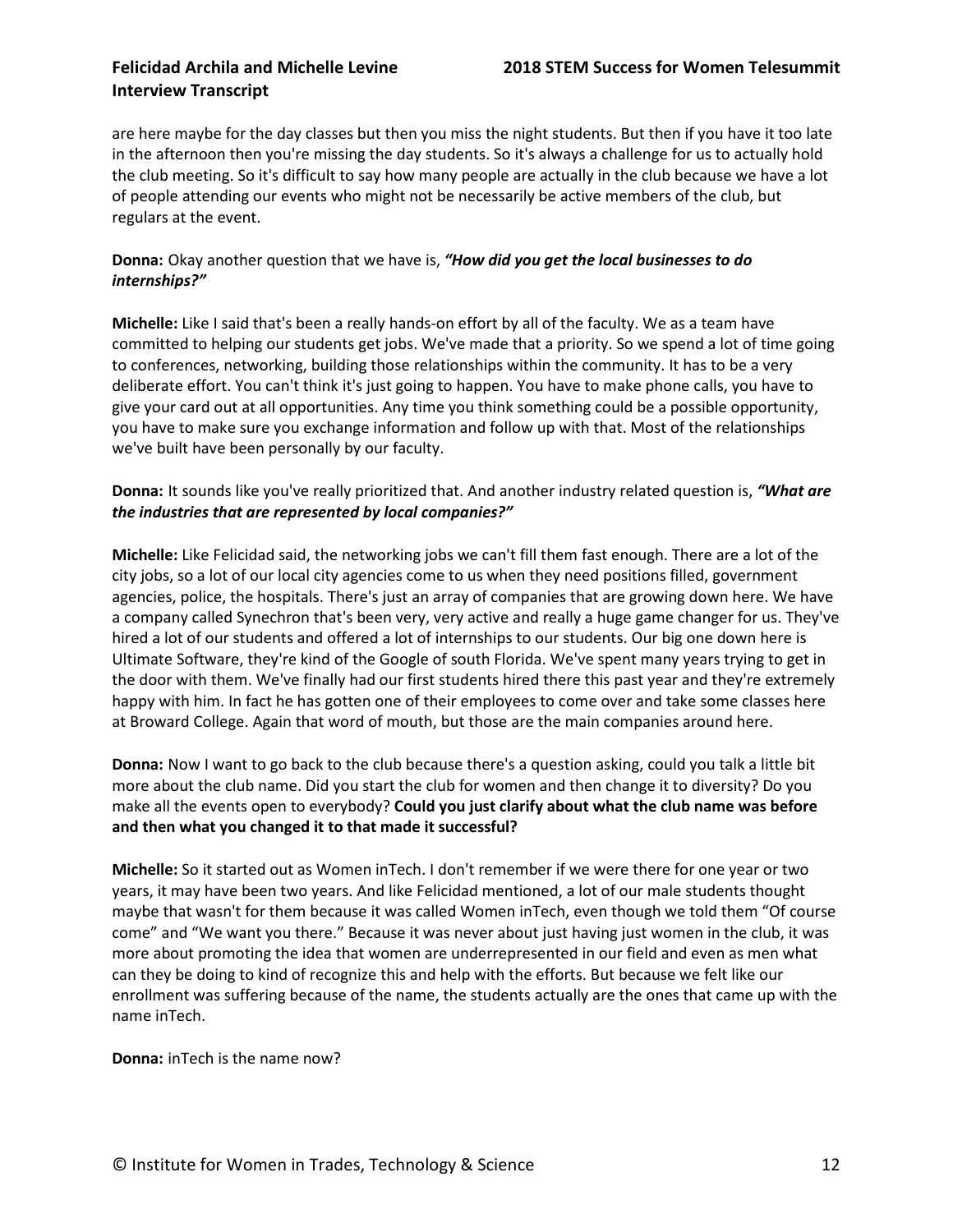**Michelle:** It's lower case "in" and then capital "Tech", all one word. But we have different branches of the club, Women inTech being one of them.

**Donna:** inTech is the umbrella name and it's for both males and females. And then one of the branches is Women inTech. And so one of the questions is from someone who said, "Hey I tried it, to get a club like this going but I really haven't had a lot of success." Again, just to revisit, *"How did you get your first few members and what age group were you doing that with?"*

**Michelle:** So again it is a challenge. I remember when I had first come on board many years ago, I tried as well and failed. Because it was again very difficult to get students together. It's hard to get that perfect meeting time and so I kind of gave up on the effort for a little while. Actually it was the students who drove the effort to start the club back, and I think that that's a really important piece. You need to find one or two really strong students because it really is supposed to be students led. So while we're there to be the advisors and to help, as a faculty member you shouldn't be running the club. The students should be running the club. And without students who are willing to do that and really passionate and motivated to do that, then it's very difficult to get the momentum of the club going.

So as long as you can maybe highlight one or two students that you think could drive the effort and then slowly announce it in all of your courses. Usually there's at least one or two leaders in every course. So if you just really make good effort to announce it. You can't just put fliers up because a lot of times they don't read the fliers. You have to literally go into the classrooms, have the students go into the classrooms to promote the clubs. We have in our learning management system, we have an announcement module that we've put in every one of our courses that announces all of our events that are coming up to the club. Because we also had a Robotics Club separate from the Technology Club, and a Cyber Club. Cybersecurity is a different club.

We have several clubs that were able to keep pretty high membership, but we promote them very highly and really again it has to be a very highly deliberate effort. You can't just think that because you put a couple of fliers around and tell a couple of people around it's going to just happen. You have to make a huge effort and the students have to be very willing to put in the work.

**Felicidad:** I would also say, what really helps with the clubs is they're kind of tutoring learning sessions, because they're all interested in getting hands-on knowledge in what they're learning in class. I think that also helps encourage them. They do projects for non-profits maybe they're building somebody's website, maybe they're working on someone's network or they're doing a flier or an independent Photoshop project. So that encourages them because it's not just like a fun club, they're actually getting hands-on knowledge for the information that they're learning in the classroom. A lot of the time it's just that they're studying together. They're studying together and that becomes a club. I think that helped a lot.

**Michelle:** We tried to make sure that every time the club meets it's not just a club meeting, there's actually something going on during that club. Maybe we'll have a guest speaker or one of the students will do a workshop on coding. There's always an actual agenda or something going on during that particular club meeting.

**Donna:** So I'm hearing a couple of things. One is that you're not just putting up fliers but you're actually having it announced in the classes, in the feeder classes. And so that's one way. And that there's also